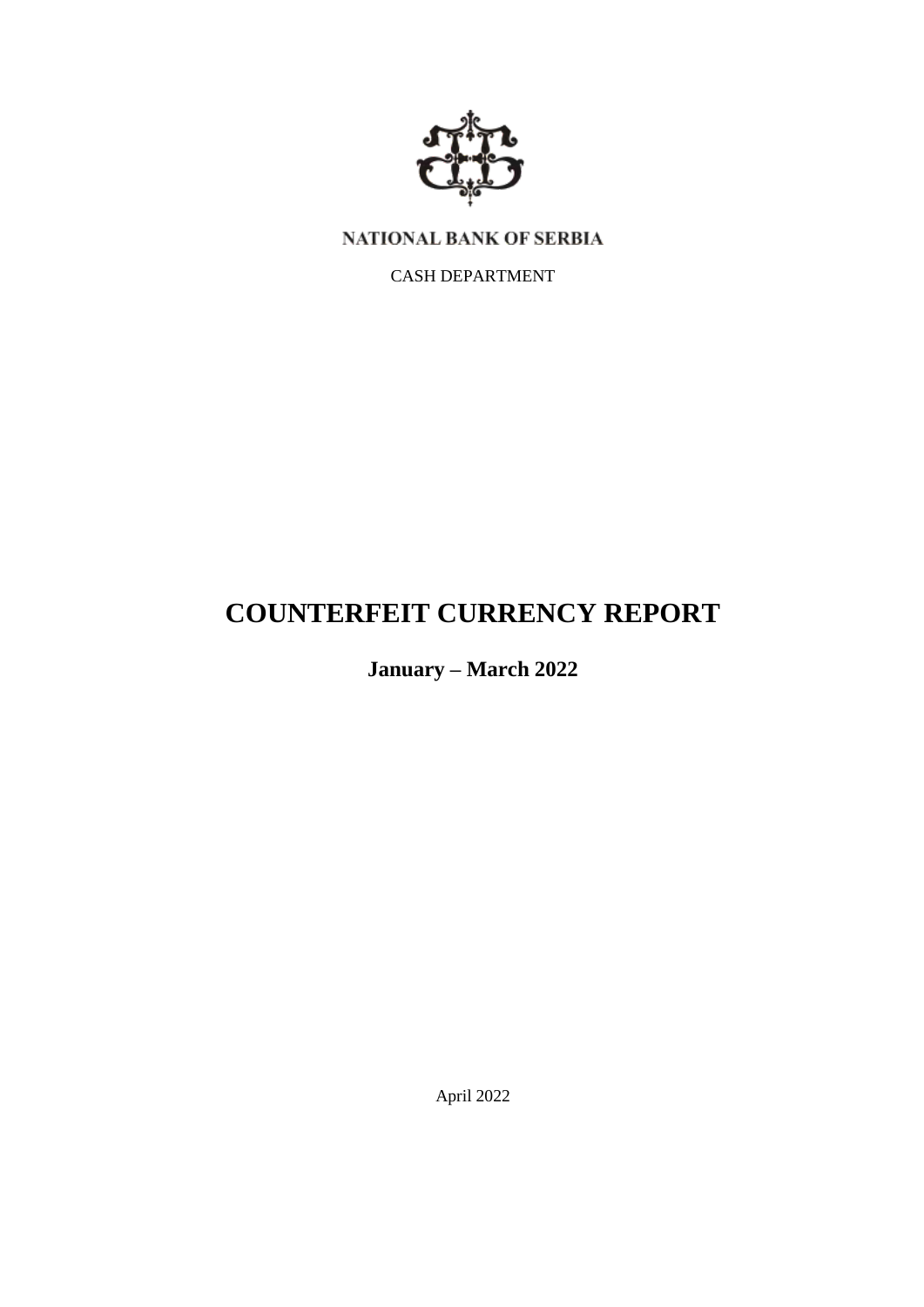## **Contents:**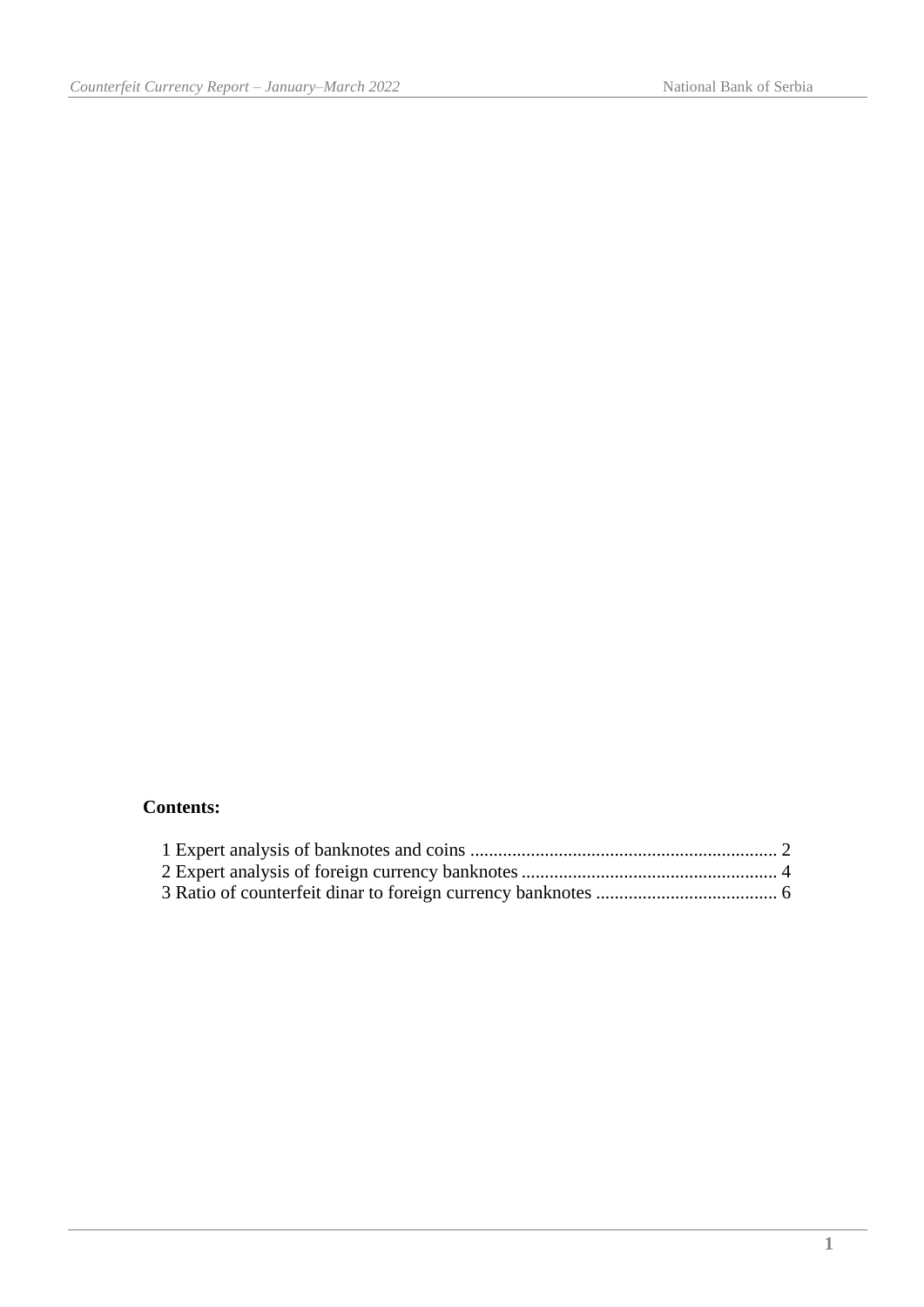## <span id="page-2-0"></span>**1 Expert analysis of banknotes and coins**

In Q1 2022, expert analysis of suspect counterfeits detected 1,061 counterfeit dinar banknotes.

Table 1 shows the denomination structure of detected dinar counterfeits.

Table 1 **Dinar banknote counterfeits, January–March 2022**  (in pieces)

| Denomination | 5000 | 2000  | 1000 | 500  | 200  | 100  | 50   | 20   | 10   | Total  |
|--------------|------|-------|------|------|------|------|------|------|------|--------|
| Pieces       |      | 900   | 94   | 59   | 0    |      |      | 0    | 0    | 1.061  |
| Share in %   | 0.66 | 84.83 | 8.86 | 5.56 | 0.00 | 0.09 | 0.00 | 0.00 | 0.00 | 100.00 |

Source: National Bank of Serbia

In the denomination structure of detected dinar counterfeits, the 2000- (84.83%), 1000- (8.86%) and 500-dinar banknotes (5.56%) accounted for the dominant shares (Chart 1).

Percentage-wise, these three denominations made up 99.25% of the total number of dinar counterfeits detected in the first three months of 2022.



Source: National Bank of Serbia.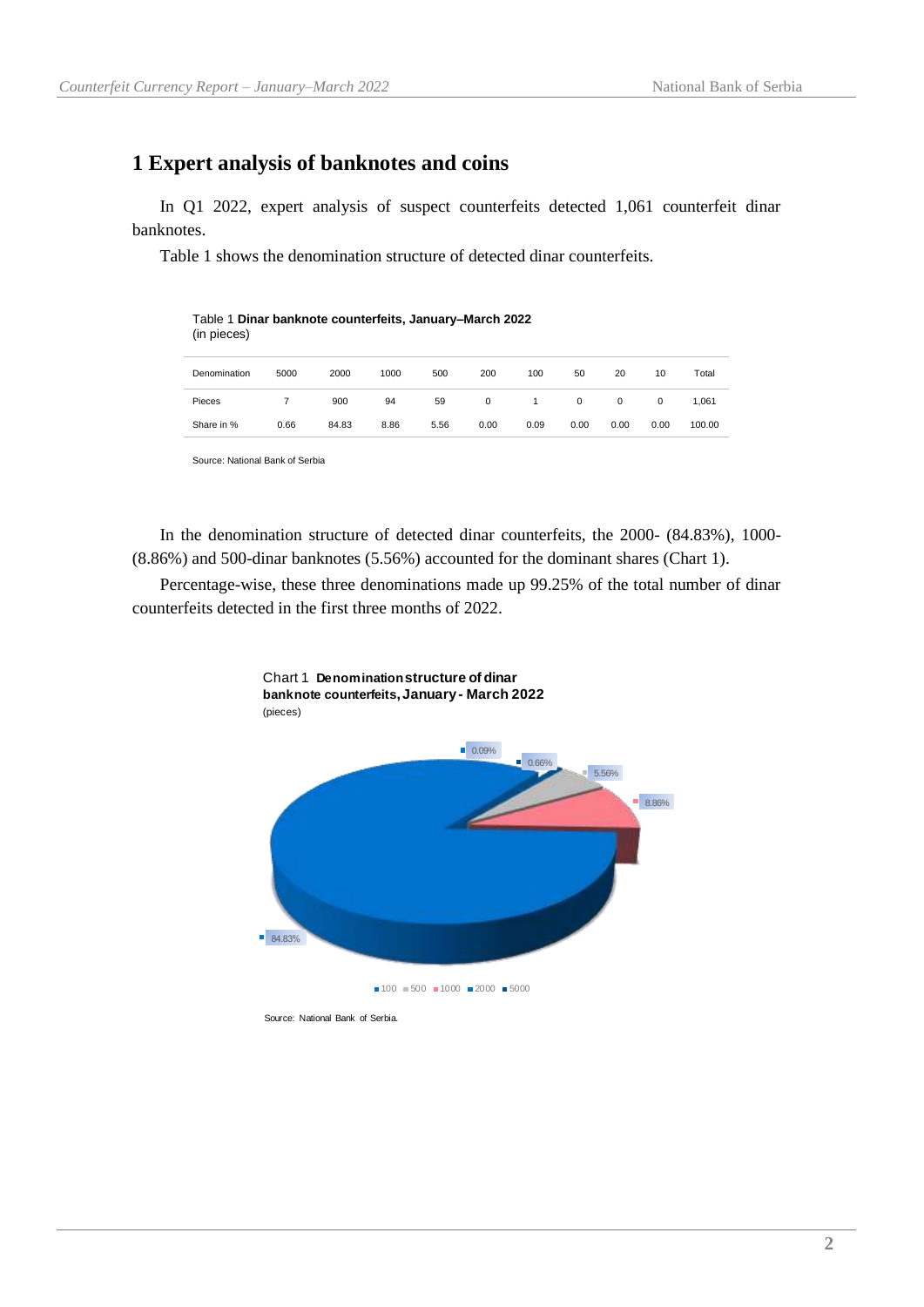Over the last ten years, these three denominations made up the largest share of detected dinar banknote counterfeits (Chart 2).



In value terms, the 2000- (91.90%) and 1000-dinar banknotes (4.80%) made up the largest share of detected dinar counterfeits (Table 2 and Chart 3).

In percentage terms, these two denominations accounted for 96.70% of all dinar counterfeits.



Source: National Bank of Serbia.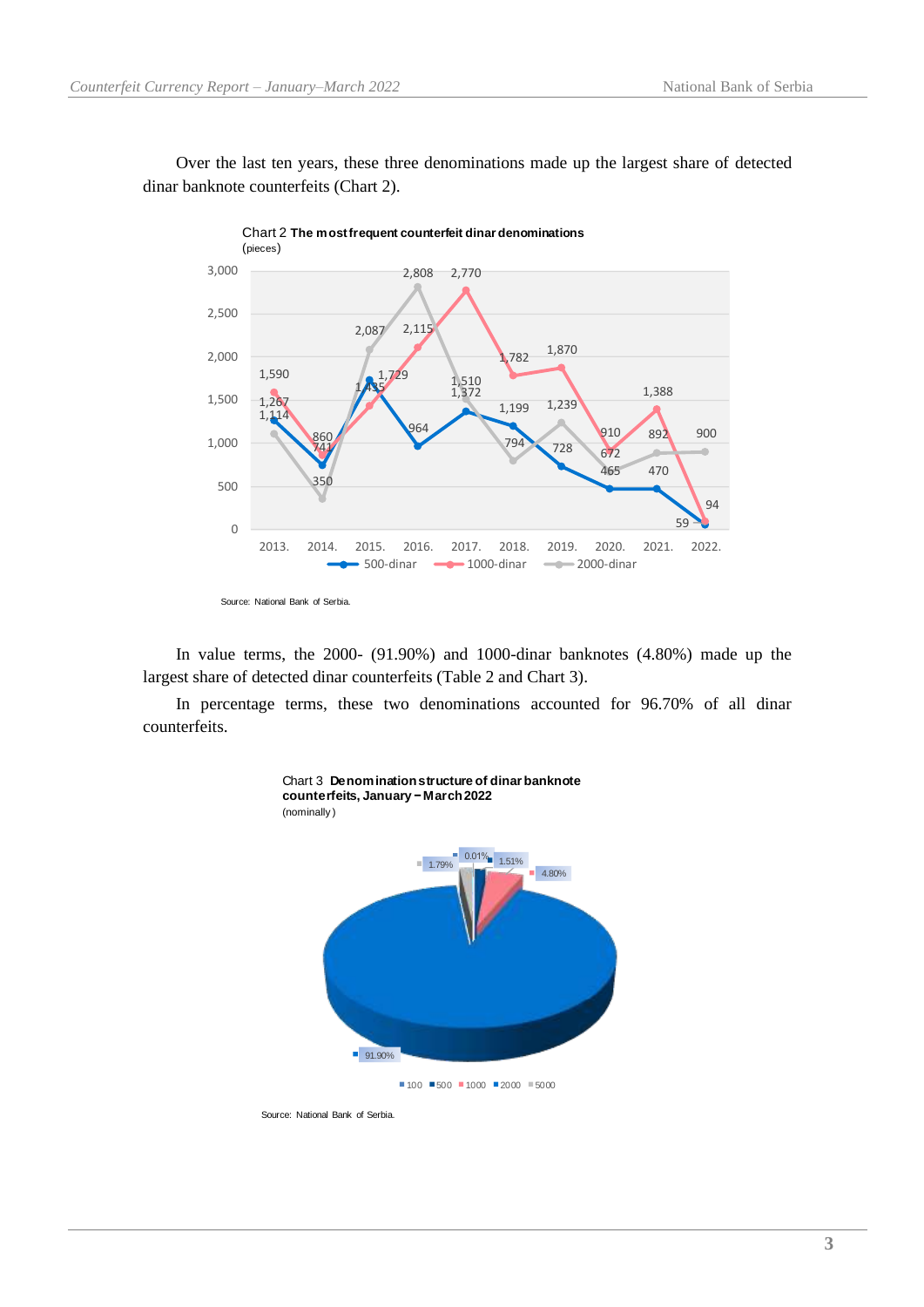| Denomination | 5000  | 2000    | 1000  | 500   | 200  | 100  | 50   | 20   | 10   | Total   |
|--------------|-------|---------|-------|-------|------|------|------|------|------|---------|
| Amount       | 35.00 | 1800.00 | 94.00 | 29.50 | 0.00 | 0.10 | 0.00 | 0.00 | 0.00 | 1958.60 |
| Share in %   | 1.79  | 91.90   | 4.80  | 1.51  | 0.00 | 0.01 | 0.00 | 0.00 | 0.00 | 100.00  |

|                | Table 2 Dinar banknote counterfeits, January–March 2022 |  |
|----------------|---------------------------------------------------------|--|
| (RSD thousand) |                                                         |  |

Source: National Bank of Serbia

A comparison of the number of detected banknote counterfeits with that of genuine dinar banknotes in circulation reveals that 2.16 in every 1 million circulating banknotes were found to be counterfeit, i.e. there was RSD 5,568.71 worth of counterfeits in every RSD 1 billion.

#### <span id="page-4-0"></span>**2 Expert analysis of foreign currency banknotes**

In Q1 2022, expert analysis of suspect counterfeit banknotes detected 239 foreign currency counterfeits. Table 3 shows their currency and denomination structure.

| (pieces)     |      |                |            |       |      |      |             |            |            |             |            |       |        |
|--------------|------|----------------|------------|-------|------|------|-------------|------------|------------|-------------|------------|-------|--------|
| Currency:    |      |                | <b>EUR</b> |       |      |      |             | Total      | <b>USD</b> |             | Total      | Other | Total  |
| Denomination | 500  | 200            | 100        | 50    | 20   | 10   | 5           | <b>EUR</b> | 100        | 50          | <b>USD</b> |       |        |
| Pieces       | 6    | $\overline{2}$ | 19         | 105   | 5    | 3    | $\mathbf 0$ | 140        | 3          | $\mathbf 0$ | 3          | 96    | 239    |
| Share in %   | 2.51 | 0.84           | 7.95       | 43.93 | 2.09 | 1.26 | 0.00        | 58.58      | 1.26       | 0.00        | 1.26       | 40.17 | 100.00 |

Table 3 **Foreign currency banknote counterfeits, January–March 2022** 

Source: National Bank of Serbia

In the observed period, 140 counterfeit euro notes were detected, mostly in 50- and 100 euro denominations. Chart 4 illustrates the trends observed over the last ten years in terms of the number of detected counterfeit 50-,100- and 200-euro banknotes.



Chart 4 **The most frequent counterfeit euro denominations**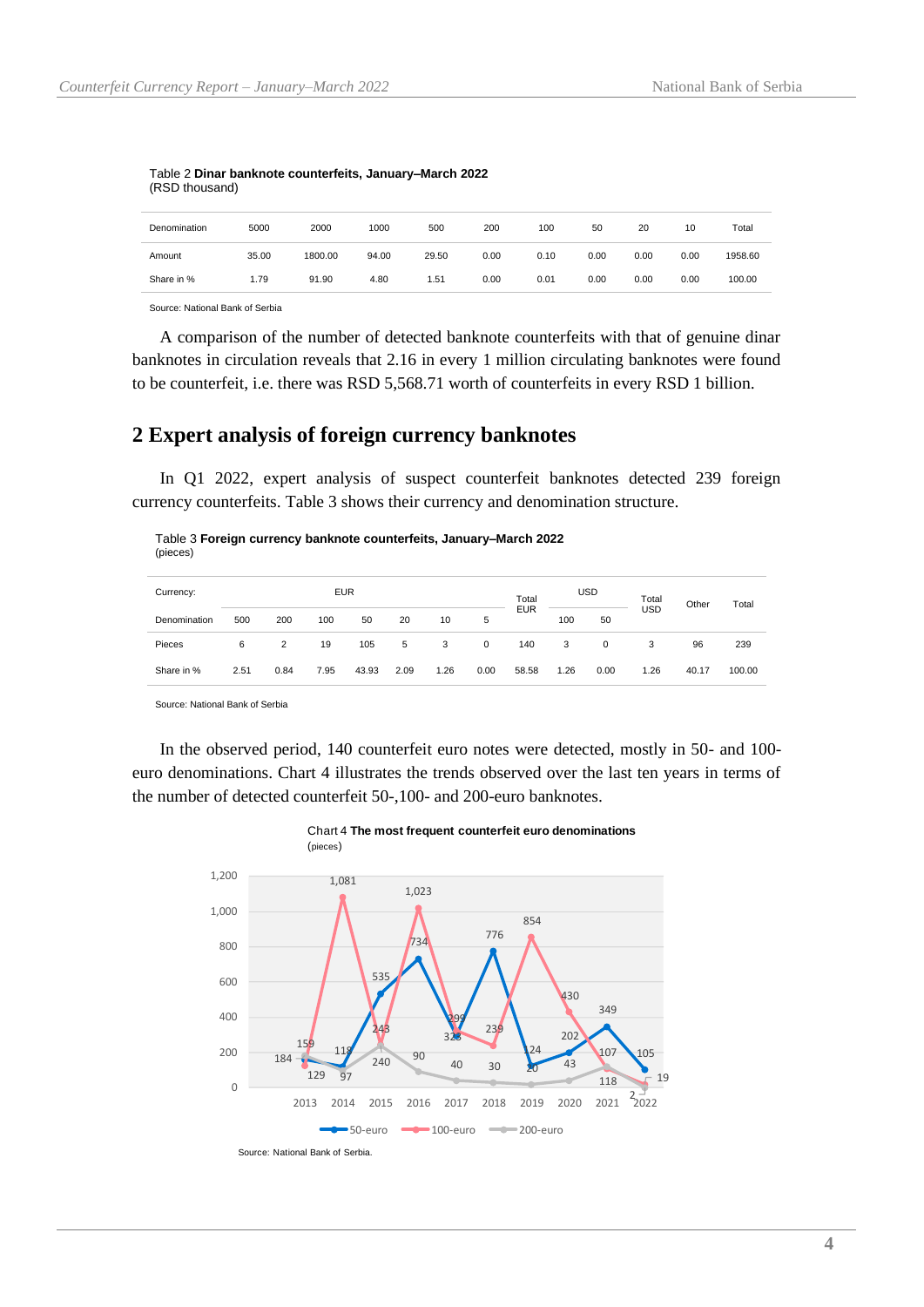In Q1 2022, 3 counterfeit 100-dollar banknotes were detected. It has been observed over the years that the most dominant counterfeit US dollar banknote is the 100-dollar note. Chart 5 shows movements in the number of detected 100-dollar counterfeits over the last ten years.

In the observed period, column Other in Table 3 comprises 96 pieces of counterfeit Croatian kuna notes.



In nominal value terms, the share of individual currencies in total counterfeit foreign currency banknotes is best illustrated if expressed in euros<sup>1</sup>, as shown in Chart 6.



<sup>&</sup>lt;sup>1</sup> For conversion of other currencies into euros, we used the middle exchange rate as at 8 April 2022 (EUR 1 – RSD 117.7603).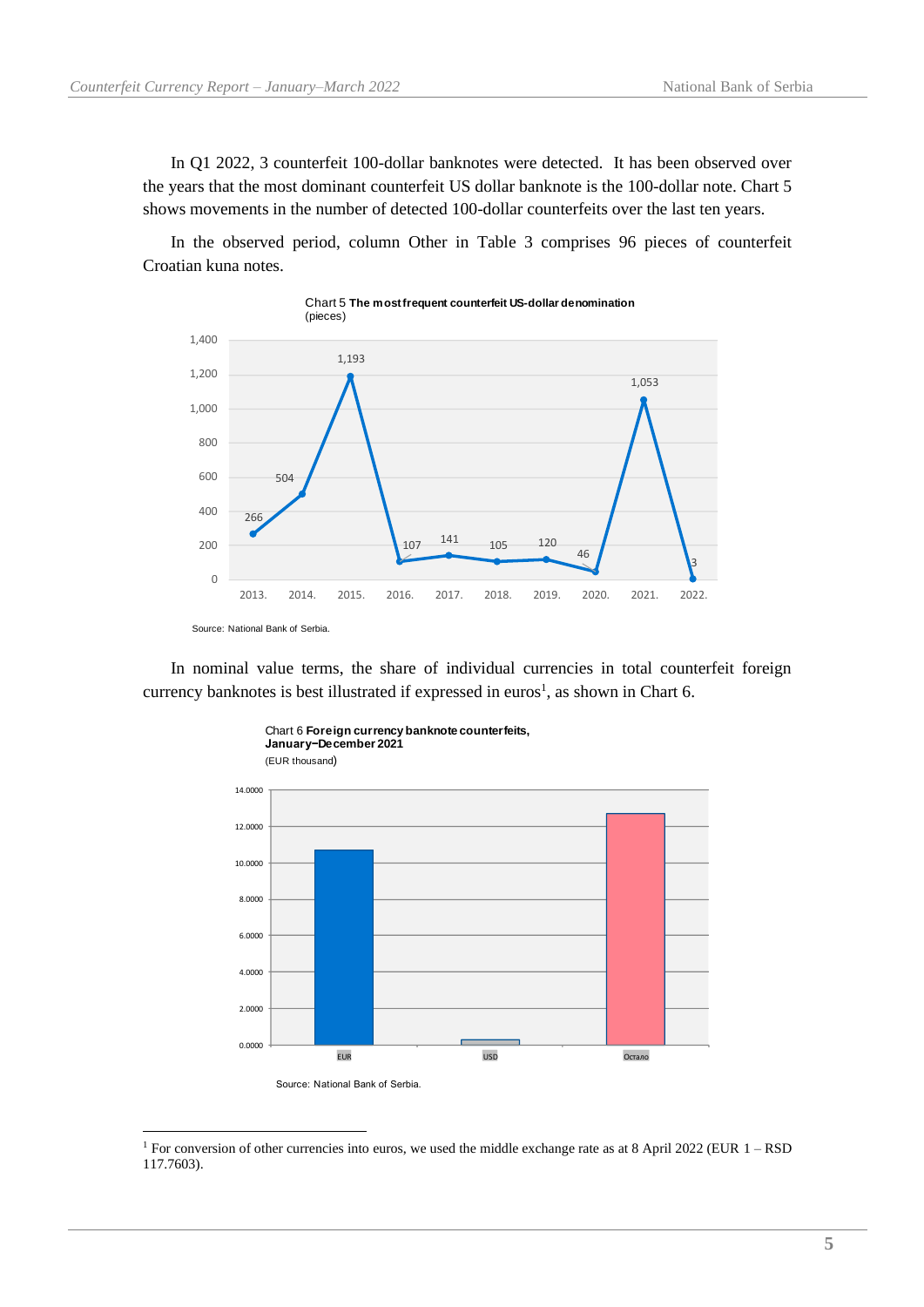#### <span id="page-6-0"></span>**3 Ratio of counterfeit dinar to foreign currency banknotes**

Of the total 1,300 counterfeits detected in Q1 2022, dinar counterfeit banknotes were dominant. Their share, including the share of the number of foreign currency counterfeits in total number of counterfeits is illustrated in Chart 7.



As shown, in terms of the number of pieces, the share of detected counterfeit dinar banknotes is the highest  $-1,061$  pieces (81.62%), followed by the euro  $-140$  pieces (10.77%), the US dollar  $-3$  pieces (0.23%) and other currencies  $-96$  pieces (7.38%).

In nominal value terms, the share of individual currencies in total counterfeits in Q1 2022 is best illustrated if expressed in dinars,<sup>2</sup> as shown in Chart 8.

<sup>&</sup>lt;sup>2</sup> For conversion of other currencies into dinars, we used the middle exchange rate as at 8 April 2022 (117.7603)